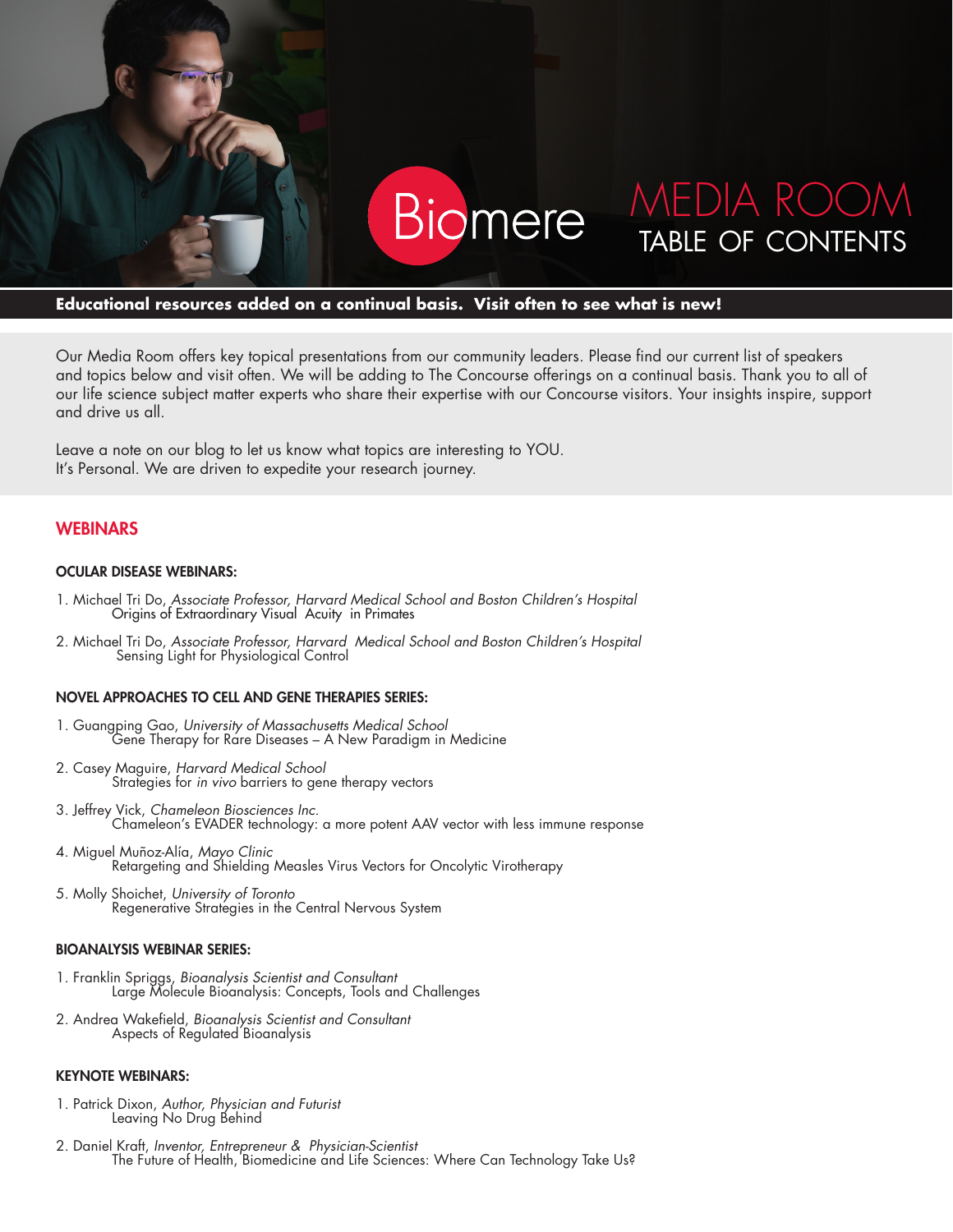# WEBINARS OCULAR DISEASE



# OCULAR WEBINAR ORIGINS OF EXTRAORDINARY VISUAL ACUITY IN PRIMATES

### Michael Tri Do | Associate Professor, Harvard Medical School and Boston Children's Hospital

### Top Keywords

- Macular degeneration
- Fovea function
- Fovea anatomy

Dr. Michael Do is an Associate Professor at Harvard Medical School and Boston Children's Hospital. Mike obtained his PhD in Neurobiology at Harvard Medical School and completed his post-doctoral training at Johns Hopkins University in 2011. The research focus of Mike's lab is to understand how light drives visual perception and the setting of the internal body clock.

#### Webinar title

Short Bio

Origins of Extraordinary Visual Acuity in Primates

#### Webinar abstract

In this webinar, Dr. Gao presents a comprehensive overview on the key principles, history, current challenges, and future directions of human gene therapy with a focus on AAV gene therapy for rare diseases. The webinar also showcases AAV capsid engineering to modulate target tissue tropism and biodistribution and includes examples of using AAV for gene replacement, gene addition, gene silencing and *in vivo* gene editing in preclinical studies. Additionally, strategies to overcome immunological barriers to improve the efficacy of AAV-mediated gene therapy are reviewed.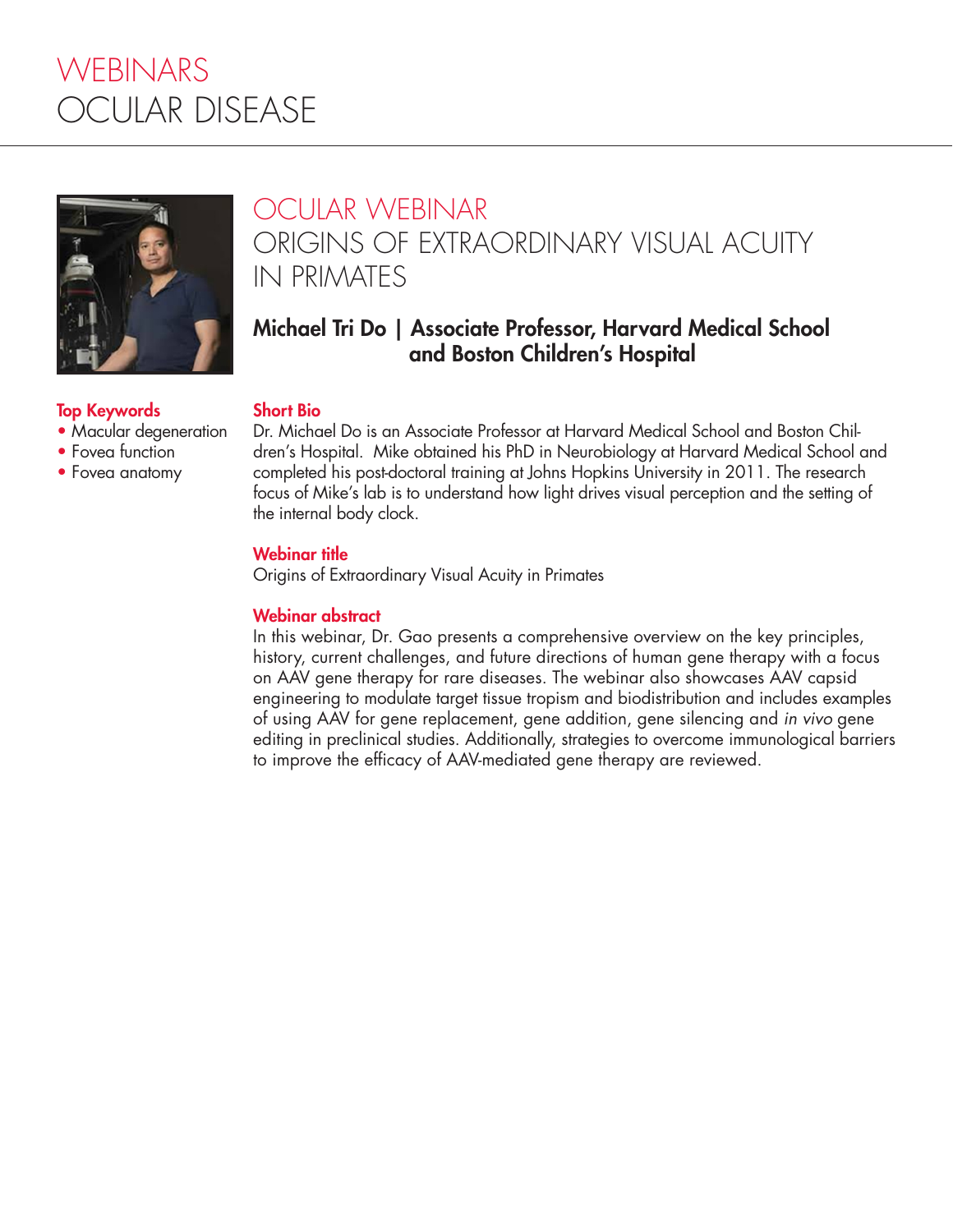

# OCULAR WEBINAR SENSING LIGHT FOR PHYSIOLOGICAL CONTROL

### Michael Tri Do | Associate Professor, Harvard Medical School and Boston Children's Hospital

#### Short Bio

Dr. Michael Do is an Associate Professor at Harvard Medical School and Boston Children's Hospital. Mike obtained his PhD in Neurobiology at Harvard Medical School and completed his post-doctoral training at Johns Hopkins University in 2011. The research focus of Mike's lab is to understand how light drives visual perception and the setting of the internal body clock.

#### Webinar title

Sensing Light for Physiological Control

#### Webinar abstract

In this webinar, Dr. Do describes the structure and function of intrinsically photosensitive retinal ganglion cells (ipRGCs) in mouse and primate eyes focusing on tuning of the cells to specific light intensities. This work demonstrates an important depolarization block as light intensity increases highlighting the precise firing of the ipRGCs for rapid decoding of irradiance.

#### Top Keywords

- Retinal ganglion cells
- Depolarization
- Iprgc discovery
- Iprgc melanopsin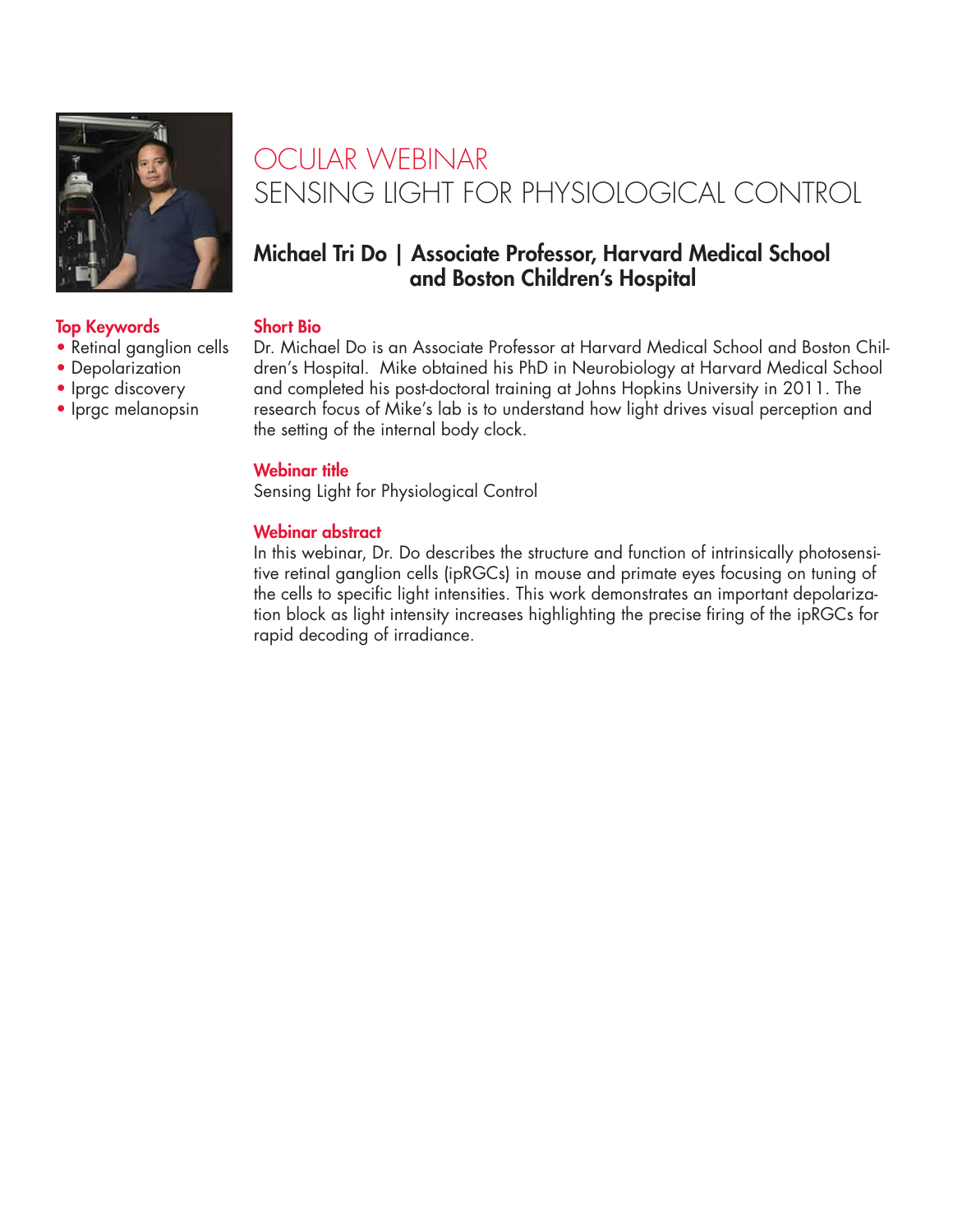# WEBINAR SERIES NOVEL APPROACHES IN CELL AND GENE THERAPIES

#### **Introduction**

Rapid advancements in the development of novel cell and gene therapies have been powered by technological innovations in gene delivery and viral engineering. One of the big challenges in the gene therapy space is the immune response to vectors that has short- and long-term consequences, so it is critical to engineer gene therapy vectors to overcome the neutralizing antibody response. Another area of rapid growth is stem cell therapy space and promising therapies are being developed in several disease areas including eye diseases and neurodegenerative diseases.

In this webinar series, we highlight the key principles of virus mediated gene therapy and the development of novel cell therapies. The webinars showcase multiple approaches to viral vector development including strategies to overcome the neutralizing immune response, and highlights the development of novel cell therapies for the central nervous system and Parkinson's disease.



## WEBINAR SERIES GENE THERAPY FOR RARE DISEASES – A NEW PARADIGM IN MEDICINE

### Guangping Gao | Professor, University of Massachusetts Medical School

#### Top Keywords

- Gene therapy
- AAV
- AAV capsid
- Rare diseases

#### Short Bio

Dr. Gao is the Co-Director of the Li Weibo Institute for Rare Diseases Research, Director, Horae Gene Therapy Center and Viral Vector Core, Professor of Microbiology and Physiological Systems, Penelope Booth Rockwell Professor in Biomedical Research at the University of Massachusetts Medical School.

He was elected as a fellow of the US National Academy of Inventors and American Academy of Microbiology and is the outgoing President of the American Society of Gene and Cell Therapy. He was ranked #4 in the World Top 20 Translational Researchers in 2018 by Nature Biotechnology.

Dr. Gao has focused on molecular genetics and viral vector gene therapy of rare genetic diseases over his 30-year career, and has co-founded several companies including Voyager Therapeutics, that focus on developing AAV gene therapeutics for rare diseases.

#### Webinar title

Gene Therapy for Rare Diseases – A New Paradigm in Medicine

#### Webinar abstract

In this webinar, Dr. Gao presents a comprehensive overview on the key principles, history, current challenges, and future directions of human gene therapy with a focus on AAV gene therapy for rare diseases. The webinar also showcases AAV capsid engineering to modulate target tissue tropism and biodistribution and includes examples of using AAV for gene replacement, gene addition, gene silencing and *in vivo* gene editing in preclinical studies. Additionally, strategies to overcome immunological barriers to improve the efficacy of AAV-mediated gene therapy are reviewed.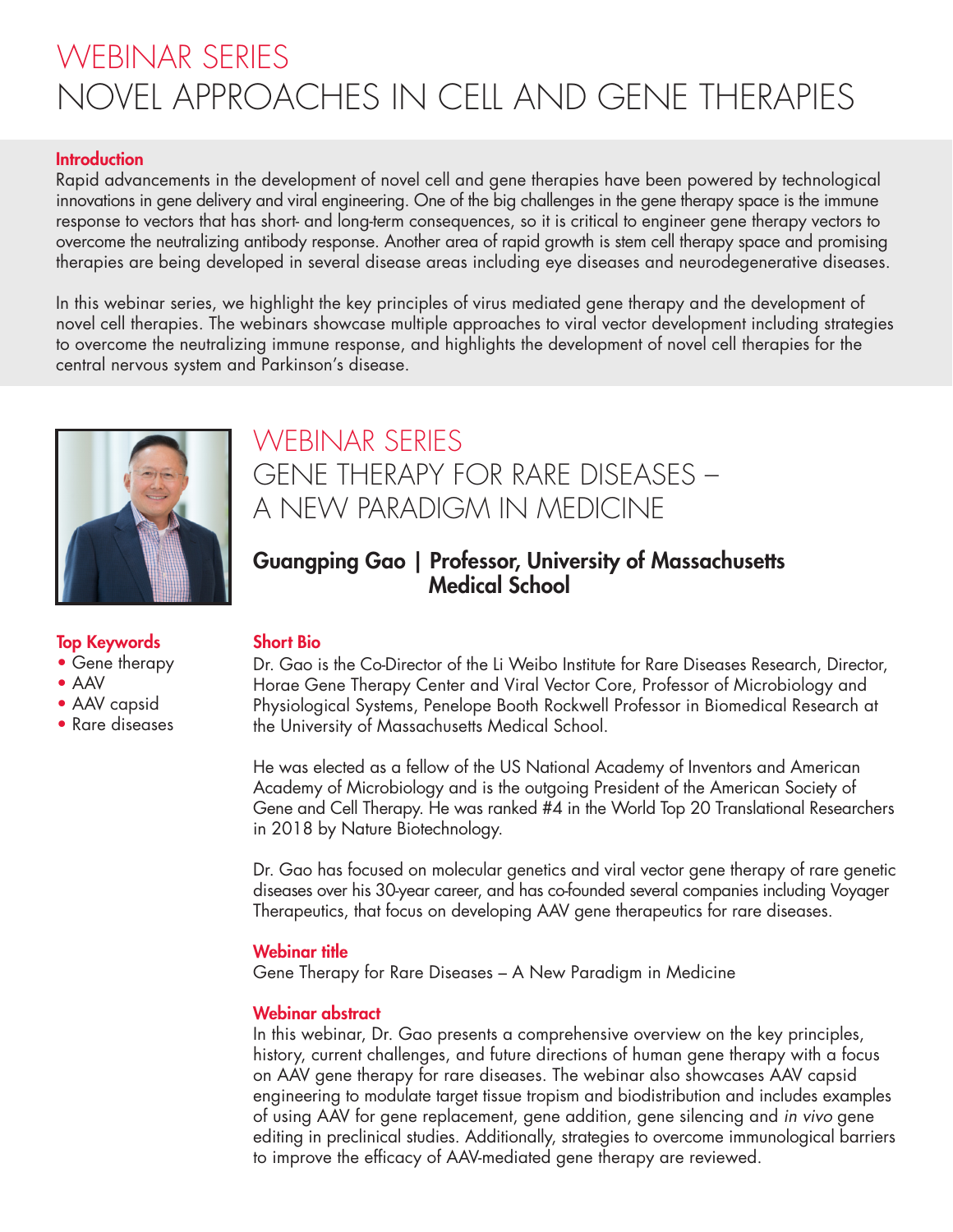

#### Top Keywords

- Gene therapy
- AAV
- AAV vector
- AAV capsid
- Gene delivery
- Microvesicles
- Extracellular vesicles

## WEBINAR SERIES STRATEGIES FOR IN VIVO BARRIERS TO GENE THERAPY VECTORS

### Casey Maguire | Associate Professor of Neurology, Harvard Medical School

#### Short Bio

Dr. Casey Maguire is currently an Associate Professor of Neurology at Harvard Medical School and an Investigator at the Massachusetts General Hospital (MGH). Casey received his PhD from the University of Rochester Medical School. He has been at MGH since 2006 starting with a post-doctoral fellowship followed by Instructor and Assistant Professor positions. His research focuses on improving virus vectors to allow effective human gene therapy in the face of delivery and immune-related barriers.

#### Webinar title

Strategies for in vivo barriers to gene therapy vectors

#### Webinar abstract

In this webinar, Dr. Maguire discusses technological innovation of AAV (adenoassociated virus) vectors to overcome challenges associated with AAV vector delivery to target organs and immune evasion. His talk focuses on two innovative approaches to improve AAV gene delivery to the central nervous system (CNS). The first approach is screening AAV capsid libraries using *in vitro* and *in vivo* models to identify and validate clones that have enhanced delivery to the CNS. The second approach uses extracellular vesicles or microvesicles to deliver AAVs more efficiently to multiple organs including the brain, eye, liver and inner ear.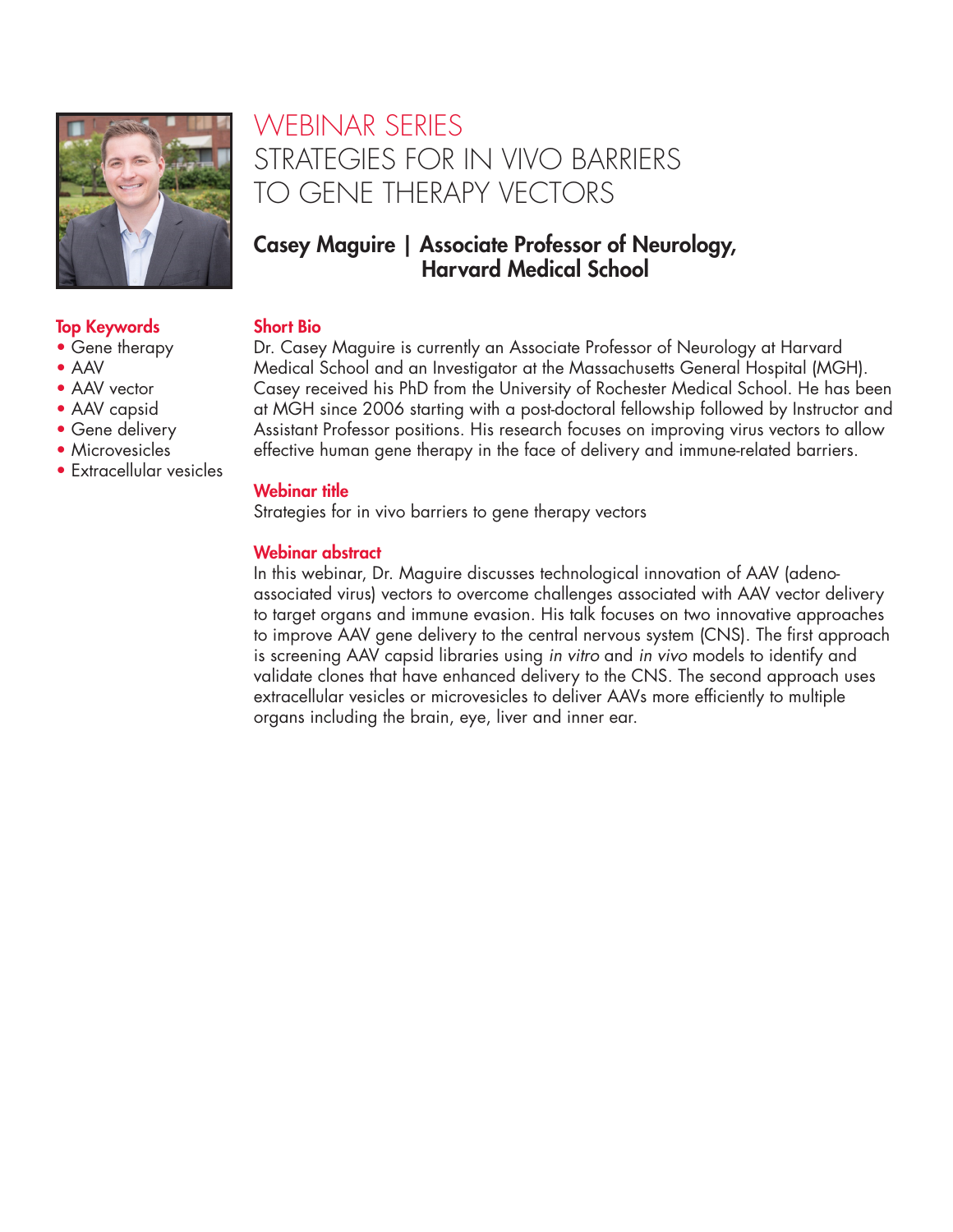

#### Top Keywords

- Gene therapy
- Measles
- Oncolytic virus
- Measles vaccination

## WEBINAR SERIES RETARGETING AND SHIELDING MEASLES VIRUS VECTORS FOR ONCOLYTIC VIROTHERAPY

### Miguel Muñoz-Alía | Research Associate, Mayo Clinic

#### Short Bio

Dr. Muñoz-Alía is a Research Associate in the Department of Molecular Medicine at the Mayo Clinic. He received his PhD in Cell Biology and Genetics at Autonomous University of Madrid, Spain, after completing his bachelor's degree in Biology. He began his career at Spanish National Reference Laboratory for Measles and Spanish National Center for Biotechnology, where he acquired a keen interest in molecular epidemiology and evolution of measles virus genotypes. In 2015, he joined the Mayo Clinic where he is working on the clinical development of oncolytic measles viruses.

#### Webinar title

Retargeting and Shielding Measles Virus Vectors for Oncolytic Virotherapy

#### Webinar abstract

In this webinar, Dr. Muñoz-Alía discusses how the measles virus can be engineered to specifically attack tumors as an oncolytic virus (OV). One of the primary challenges with using the measles virus as an OV is the presence of neutralizing antibodies due to the measles vaccination in childhood.

In order to efficiently target the measles virus to specific tumors, viral envelope proteins from the canine distemper virus are inserted to replace the measles virus membrane fusion proteins. This gene therapy approach showed efficient transduction of tumor cells while avoiding the neutralizing antibody response in myeloma and ovarian cancer animal models.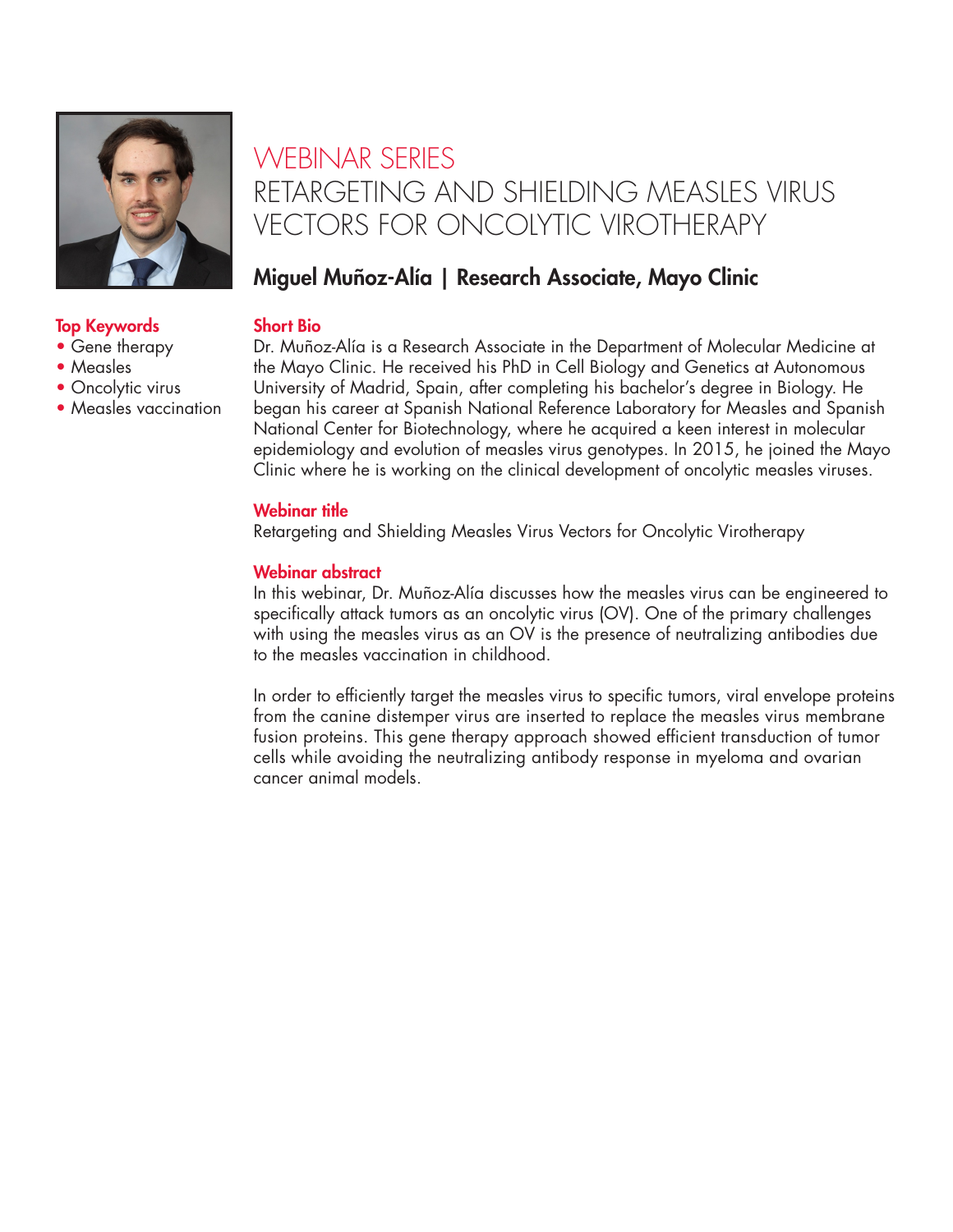

# WEBINAR SERIES REGENERATIVE STRATEGIES IN THE CENTRAL NERVOUS SYSTEM

## Molly Shoichet | University of Toronto

#### Short Bio

Professor Molly Shoichet holds the Tier 1 Canada Research Chair in Tissue Engineering at the University of Toronto. Her research is focused on drug and cell delivery strategies in the central nervous system and 3D hydrogel culture systems to model cancer, and she has also co-founded four spin-off companies. Dr. Shoichet is the recipient of many prestigious distinctions and the only person to be inducted into all three of Canada's National Academies of Science, Engineering and Health Sciences. Additionally, she is a Fellow of the Royal Society and Foreign Member of the US National Academy of Engineering. Dr. Shoichet received her Bachelor's degree from MIT and her PhD from the University of Massachusetts, Amherst in Polymer Science and Engineering.

### Webinar title

Regenerative Strategies in the Central Nervous System

### Webinar abstract

In this 2-part webinar, Dr. Shoichet discusses two methods of cell regeneration in the CNS – one method is a cell transplantation in the retina and the other method is the stimulation of endogenous stem cells to replace neurons after a stroke.

The cell transplantation in the eye is a method where PR (photoreceptor) and RPE (retinal pigment epithelium) cells in a hyaluronan-methylcellulose hydrogel are injected subretinally into two mouse models of blindness. Injection of both PR and RPE cells in the hydrogel resulted in improved vision, and the hydrogel prevented cell clumping and also had an anti-inflammatory effect. This cell therapy for blindness could be potentially used as an age-related macular degeneration therapy or retinitis pigmentosa treatment.

In the second segment, Dr. Shoichet describes a less invasive strategy to stimulate endogenous stem cells to differentiate into neurons after stroke damage. An osmotic minipump is used to deliver therapeutics like cyclosporine A and erythropoietin in the hydrogel to repair cell damage and induce tissue regeneration. The delivery of known stem cell differentiators in the hydrogel was shown to improve tissue regeneration and function in mouse and rat models of stroke.

### Top Keywords

- Hydrogel
- Age related macular degeneration
- Amd eye
- Retinitis pigmentosa treatment
- Stroke damage
- Cell therapy for blindness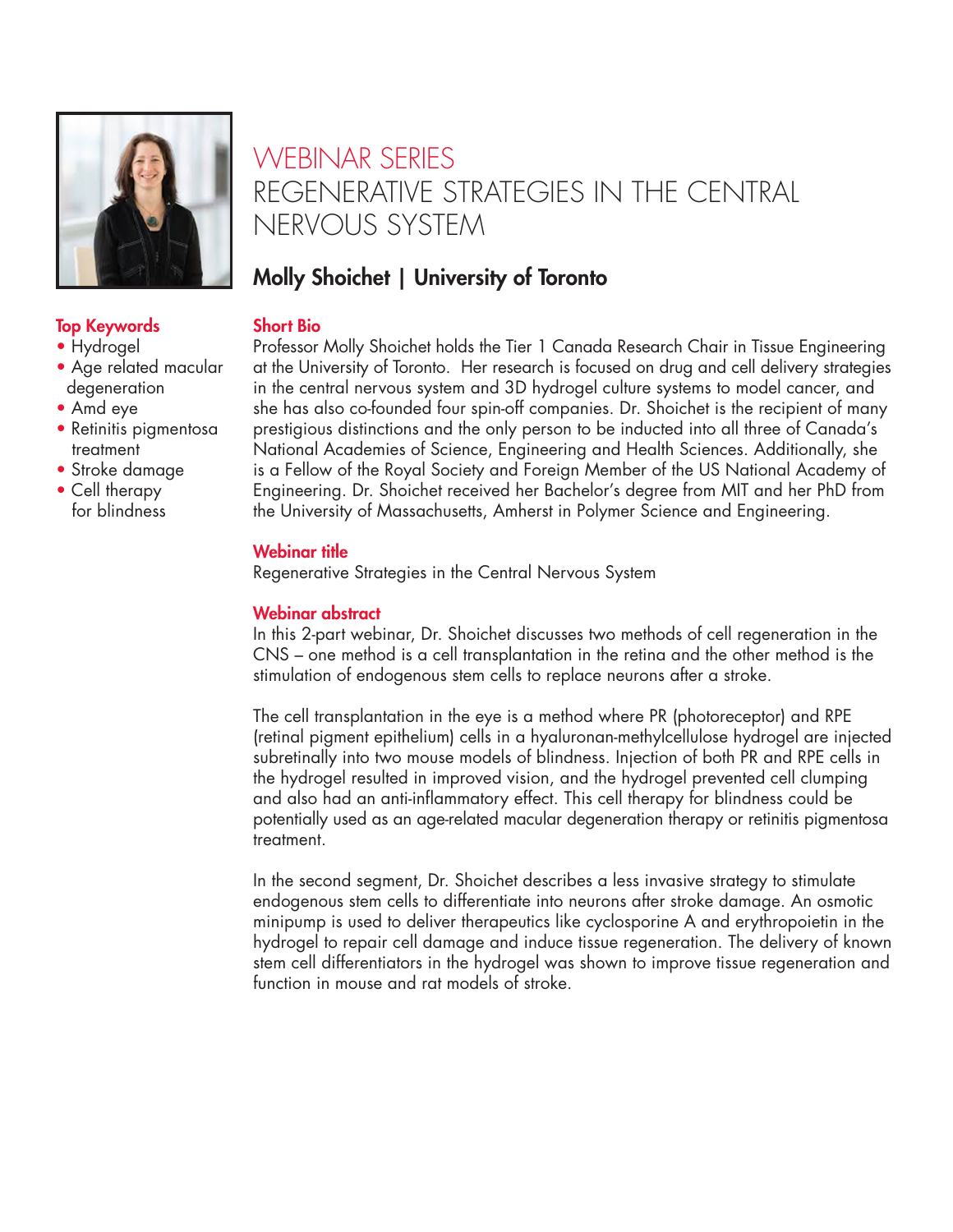

#### Top Keywords

- Gene therapy
- AAV
- AAV vector
- Gene delivery
- Immune response

## WEBINAR SERIES CHAMELEON'S EVADER TECHNOLOGY: A MORE POTENT AAV VECTOR WITH LESS IMMUNE RESPONSE

## Jeffrey Vick | Chief Business Officer, Chameleon Biosciences

#### Short Bio

Jeffrey Vick is a co-founder and chief business officer at Chameleon Biosciences, an early stage gene therapy company that is developing a proprietary vector platform EVADER. Jeff has more than 25 years of senior management experience in the global biopharmaceutical industry and has particular expertise in Gene Therapy. He has led the Business development and IP groups at Genethon and Gencell and has also led multiple collaborations with companies like Audentes and GenSight. Jeff has also worked as a venture capitalist where he founded, grew and sold multiple companies, and also served as the CEO of Silence Therapeutics. He earned an MBA from Stanford University following a Master's degree in Chemistry from UC San Diego and a Bachelor's degree in Chemistry from the University of Virginia.

#### Webinar title

Chameleon's EVADER technology: a more potent AAV vector with less immune response

#### Webinar abstract

In this webinar, Jeff discusses Chameleon's EVADER™ gene therapy platform that is designed to evade the immune system, thus overcoming the neutralizing immune response, expanding the treatable patient population and supporting multiple dosing. The platform envelopes AAVs in a lipid bilayer with specific immune cell inhibitors and is shown to have increased infectivity, delivery and transgene expression in preclinical models. The EVADER™ platform is currently being used to develop gene therapies for multiple diseases in partnership with biotech and pharma companies.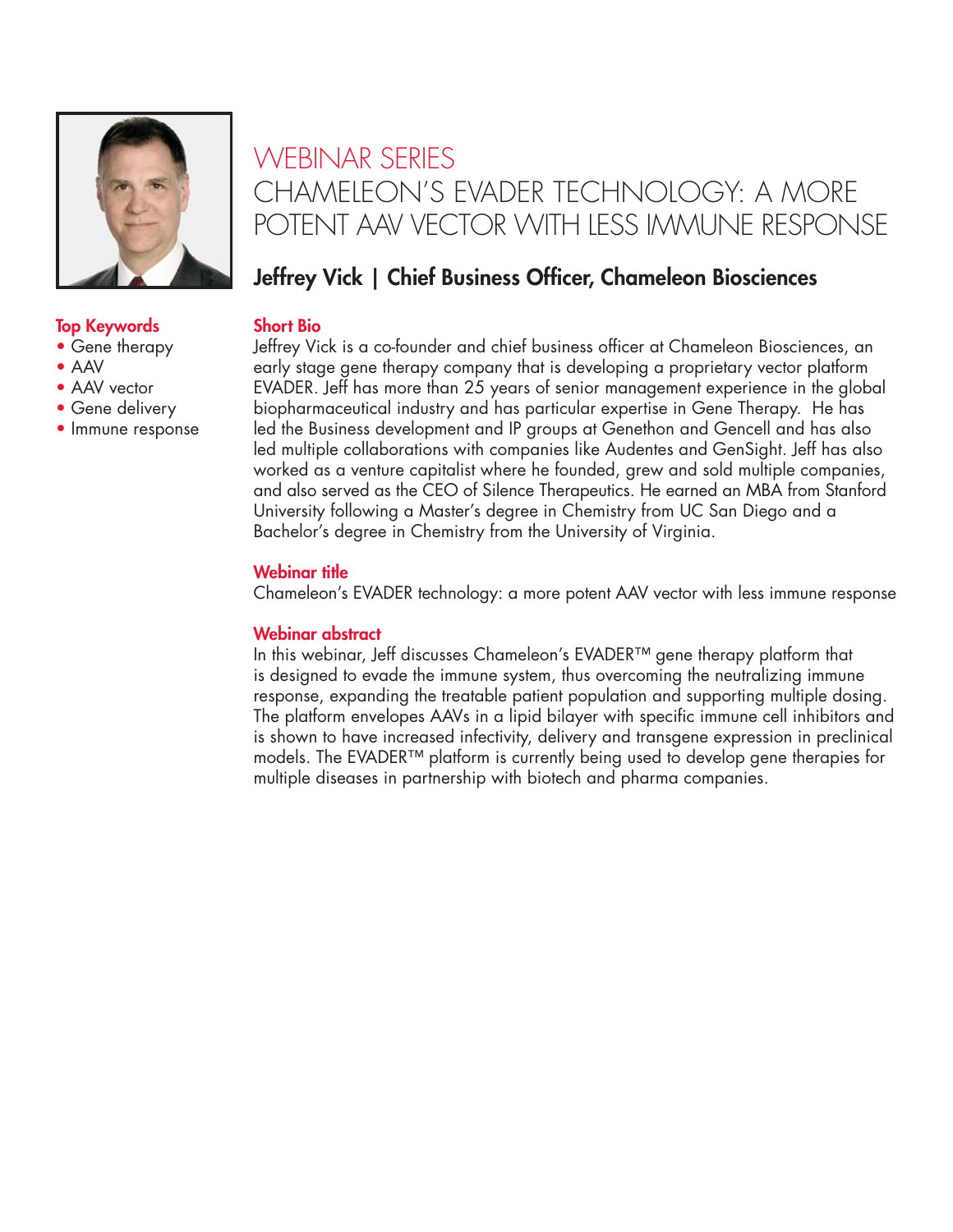# WEBINAR SERIES BIOANALYSIS OF LARGE MOLECULE THERAPIES

#### **Introduction**

Bioanalytical studies are an integral part of pharmacokinetics (PK) and pharmacodynamics (PD) studies, as well as the evaluation of drug toxicity. Typically, an array of methodologies is used to obtain a comprehensive profile of the behavior of the therapy in a systemic biology model. Bioanalysis of large molecule therapies is an evolving area with unique requirements and challenges.

In this 2-part webinar series, experienced bioanalysis scientists highlight the needs and challenges of regulated and non-regulated bioanalysis of therapies with a focus on large molecule drugs. The webinars include a review of bioanalytical methods including ligand binding assays and immunogenicity assays.



## WEBINAR SERIES LARGE MOLECULE BIOANALYSIS: CONCEPTS, TOOLS AND CHALLENGES

### Franklin Spriggs | Primary Consultant, Spriggs Bioanalytical Consulting LLC

#### Top Keywords

- Bioanalysis in drug discovery and development
- Large molecule bioanalysis
- PK bioanalysis
- Ligand binding assays
- Types of ligand binding assays

### Short Bio

Franklin Spriggs is a bioanalytical scientist and primary consultant at Spriggs Bioanalytical Consulting LLC. Frank joined Pfizer at the Groton, Connecticut site in 2007 where he became active in the AAPS organization, holding positions in the BIOTEC and Regulatory Sciences sections. In 2015, he received his master's degree in Regulatory Affairs and Quality Assurance from Temple University and then spent 5 years at CROs, working at AIT Bioscience and KCAS Bioanalytical and Biomarker Services.

#### Webinar title

Large Molecule Bioanalysis: Concepts, tools and Challenges

#### Webinar abstract

In this webinar, Franklin introduces the basic concepts of bioanalysis including the important role of bioanalysis in successful drug development and reviews currently used plate based and non-plate based assay methods to analyze large and small molecule therapies. He highlights some of the requirements and challenges associated with the bioanalysis of large molecule therapies including antibody-drug conjugates (ADCs), bispecific monoclonal antibodies (mAbs) and protein replacement therapies.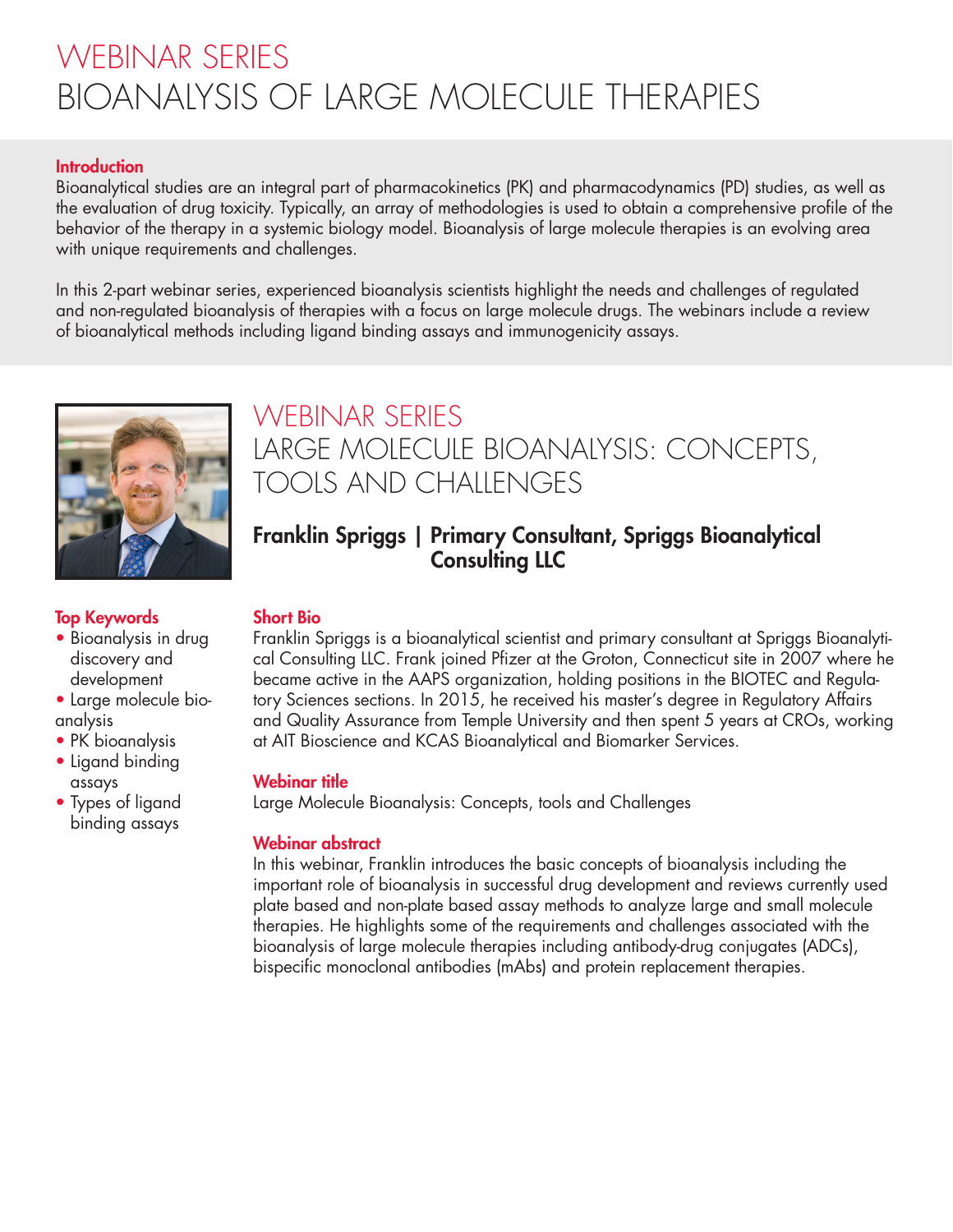

## WEBINAR SERIES ASPECTS OF REGULATED BIOANALYSIS

## Andrea Wakefield | Bioanalysis Consultant

#### Short Bio

Andrea Wakefield is an experienced bioanalytical scientist and independent consultant. Andrea has over 15 years' experience at biotechs and CROs including Alexion Pharmaceuticals, IBEX Pharmaceuticals and Charles River Laboratories. She has supported multiple INDs, clinical trial applications and market authorizations and has experience in gap assessment and mitigation, as well as providing bioanalytical solutions for rare disease therapy development. She obtained her Bachelor's degree with Honors from the University of Ottawa and completed her Master's degree at the University of New Brunswick.

#### Webinar title

Aspects of Regulated Bioanalysis

### Webinar abstract

In this webinar, Andrea focuses on the importance of ligand binding assays in the bioanalysis of small and large molecule therapies and highlights the role of orthogonal assays such as LC-MS to complement the data from ligand binding assays. She discusses preclinical, nonclinical (GLP) and clinical assay development and design including the development of immunogenicity assays and the detection of anti-drug antibodies (ADAs). The importance of bioanalysis data is highlighted with a case study on the development of a therapy for a pediatric rare disease.

### Top Keywords

- Bioanalysis in drug discovery and development
- Large molecule bioanalysis
- PK bioanalysis
- Ligand binding assays
- Types of ligand binding assays
- Anti-drug antibodies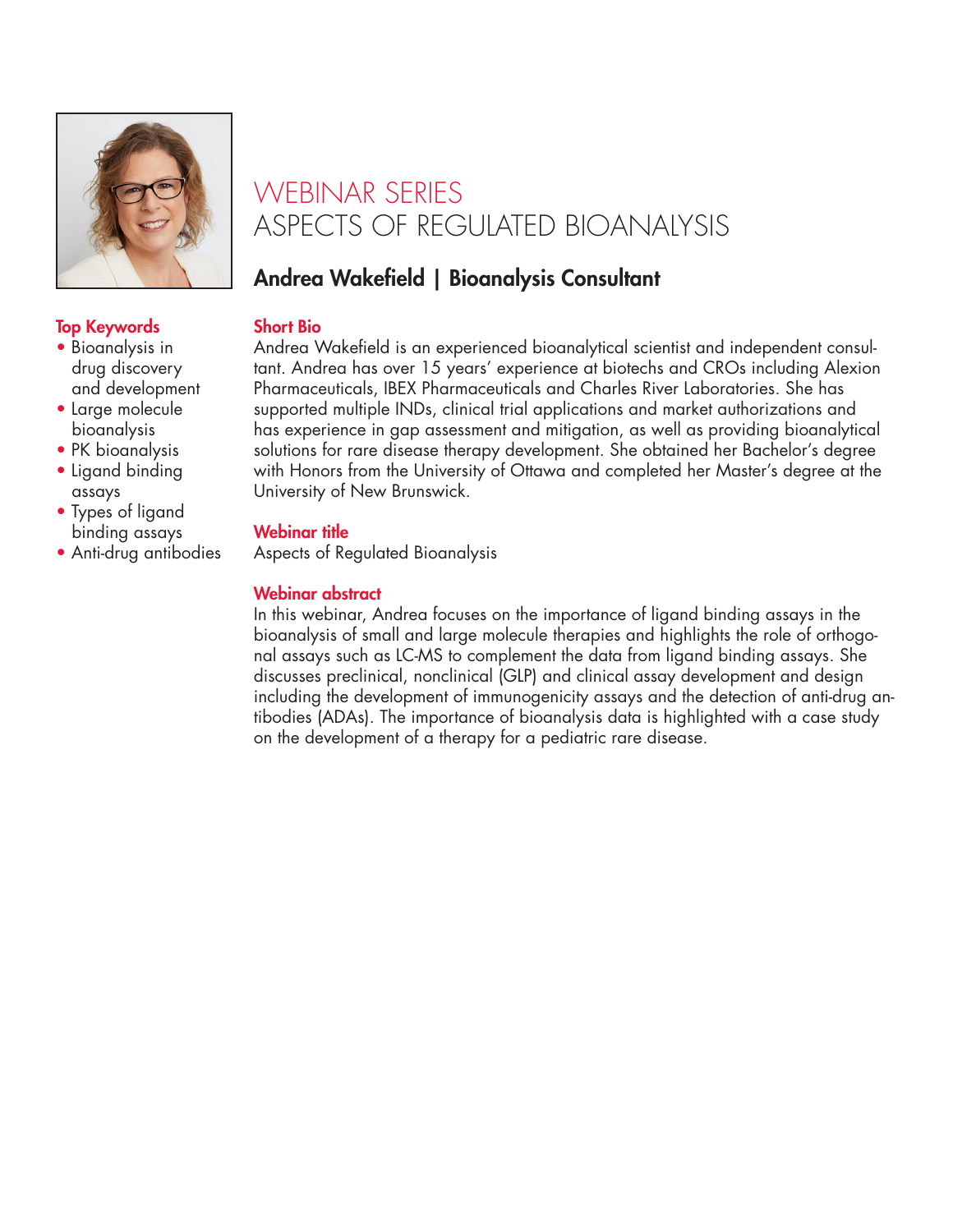# KEYNOTE WEBINARS



# KEYNOTE WEBINAR LEAVING NO DRUG BEHIND

### Patrick Dixon | Author, Physician and Futurist, Chairman of Global Change Ltd.

#### Top Keywords

- Drug discovery and development
- Drug development
- Artificial intelligence
- Anti-aging
- Pharmacogenomics

#### Short Bio

Dr. Patrick Dixon is a renowned author, physician and futurist. He has consulted extensively with large pharmaceutical companies, and had also founded Virttu Biologics, an oncolytic virus biotech. Patrick is the chairman of Global Change Ltd, a leading growth strategy and forecasting company and has been ranked as one of the 20 most influential business thinkers alive today.

#### Webinar title

Leaving No Drug Behind

#### Webinar abstract

In this 5-part webinar, Patrick discusses several topics that are highly relevant in the drug discovery and development space.

- In the first segment, Patrick highlights the need for innovation and collaboration between pharma companies and CROs that have specialty expertise in medtech and infotech, to improve clinical success rates and increase the speed to market, especially for therapies relevant to COVID-19.
- In the second segment, he explores seven mechanisms of aging that are sources for druggable targets for anti-aging therapies, and highlights the healthcare and economic impact of an aging population.
- In the third segment, Patrick discusses the impact of recent technologies such as CRISPR gene editing and whole genome sequencing and the critical role of the microbiome on disease management and drug development.
- In the fourth segment, he shares examples on how AI (artificial intelligence) is being used to more accurate diagnose and monitor therapeutic response.
- In the final segment, he tackles a challenging topic the high cost of drug development that can preclude promising drugs from being commercialized and limits access to therapies. He predicts that drug development costs will fall partly due to the rapid growth of biosimilars and low cost of generic drug manufacturing.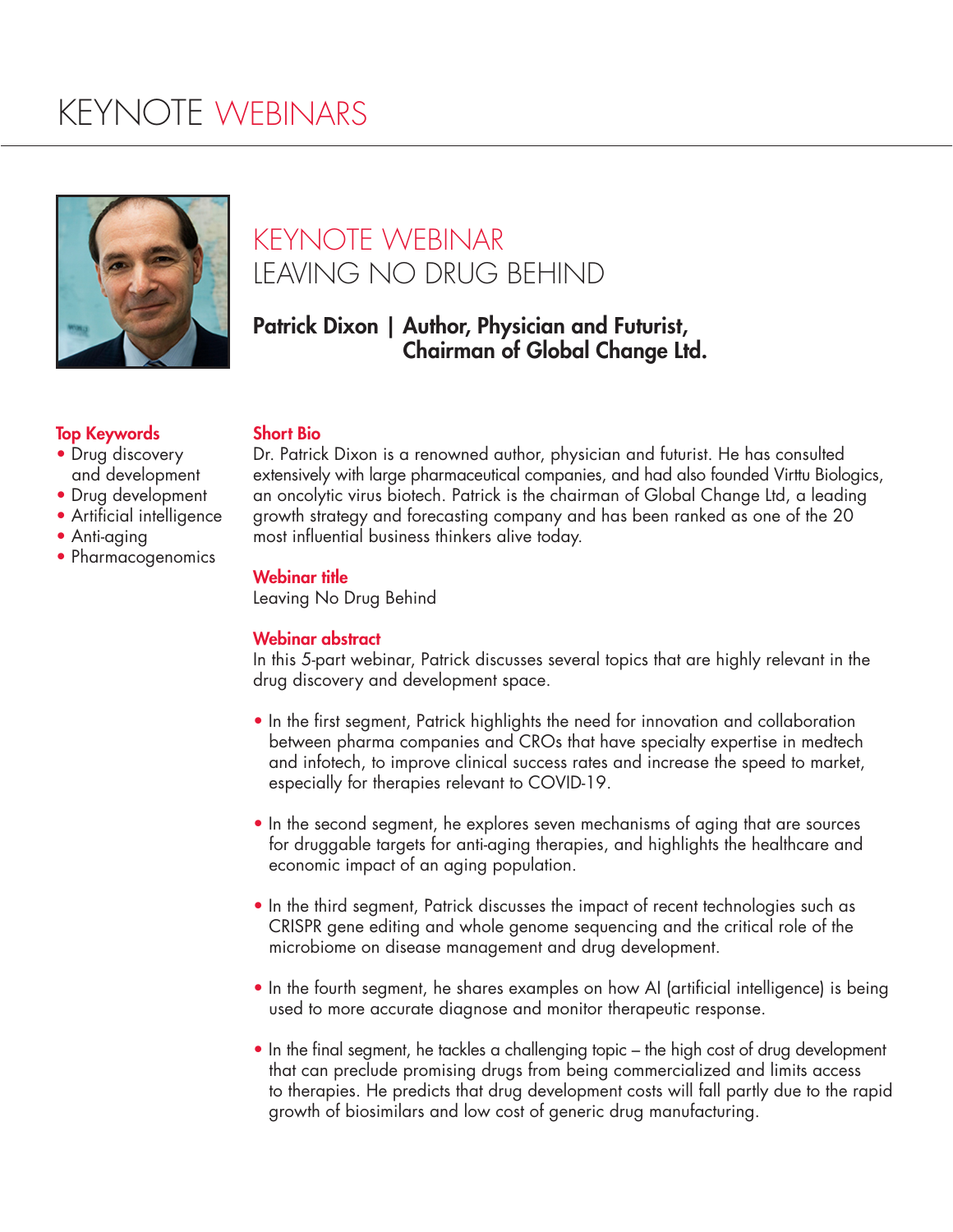

• Artificial Intelligence

## KEYNOTE WEBINAR THE FUTURE OF HEALTH, BIOMEDICINE AND LIFE SCIENCES: WHERE CAN TECHNOLOGY TAKE US?

### Daniel Kraft | Physician-scientist, Inventor, Entrepreneur, and Innovator

#### Top Keywords • Biomedicine

• Medical apps • Digital Health

#### Short Bio

Dr. Daniel Kraft is a Stanford and Harvard trained physician-scientist, inventor, entrepreneur, and innovator. With over 25 years of experience in clinical practice, biomedical research and healthcare innovation, Daniel has chaired the Medicine for Singularity University since its inception in 2008, and is founder and chair of Exponential. Daniel received undergraduate degrees from Brown University and completed medical school at Stanford. After completing his residency at Massachusetts General Hospital & Boston Children's Hospital, and fellowships in hematology, oncology and bone marrow transplantation at Stanford, Daniel was Board Certified in both Internal Medicine & Pediatrics.

#### Webinar title

The Future of Health Biomedicine and Life Sciences: Where Can Technology Take Us?

#### Webinar abstract

In this 2-part webinar, Daniel Kraft discusses the crucial impact of technological innovations on improving healthcare and drug development. In the first segment, he explores the power of exponential thinking to reimagine healthcare and medical research, in combination with the continuous development of medical apps and devices to support end to end patient care, digital health and accelerate drug discovery and development. In the second segment, Daniel discusses novel approaches in drug development including:

- Leveraging pharmacogenomics to design smarter clinical trials and develop personalized therapies
- Using artificial intelligence or AI to improve diagnosis and prognostic monitoring of therapeutic response
- Collaboratively using AI in conjunction with traditional scientific methods to accelerate drug development
- Novel methods of targeted drug delivery